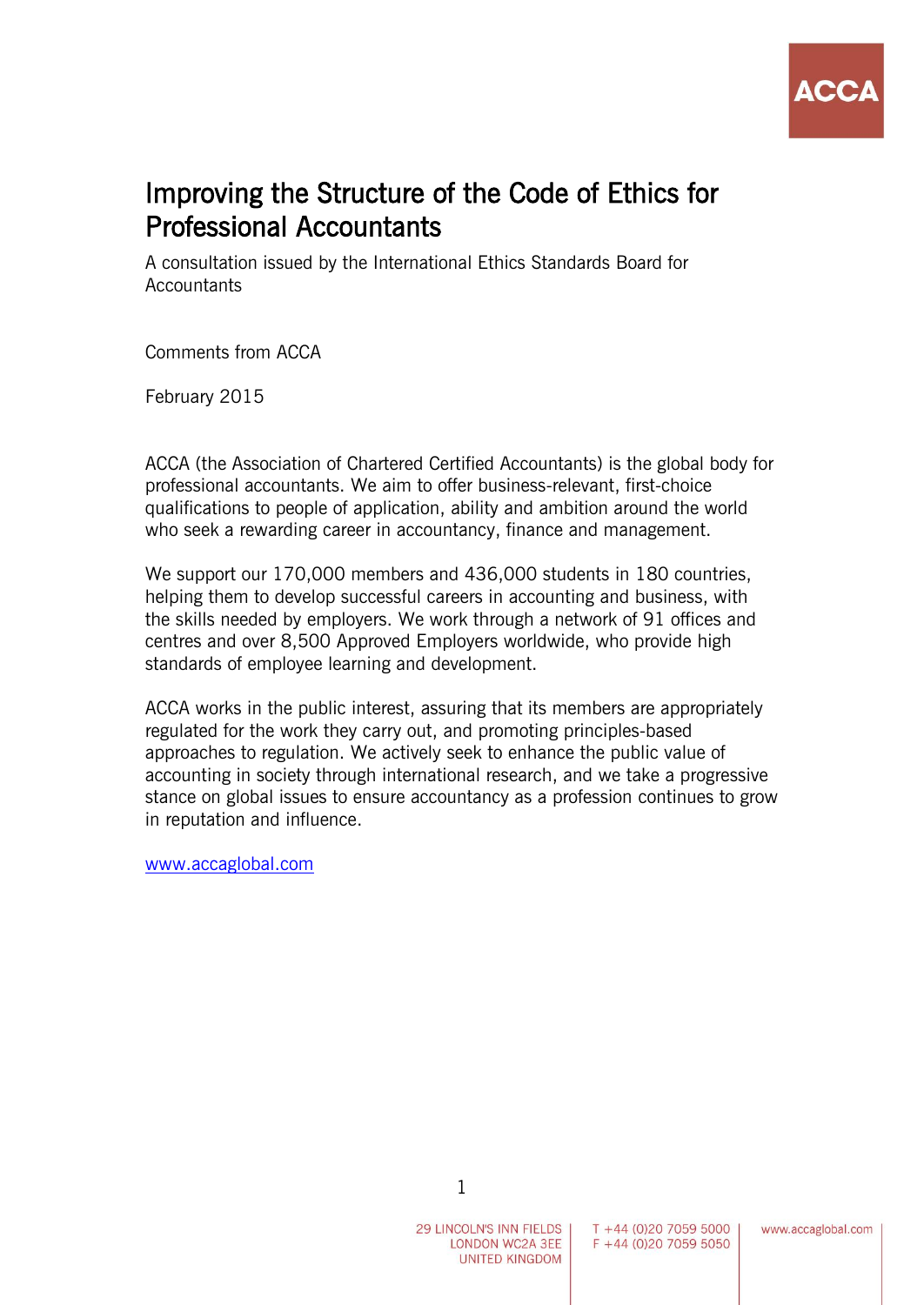

ACCA welcomes the opportunity to comment on the proposals issued by the International Ethics Standards Board for Accountants (the IESBA). The ACCA Global Forum for Ethics has considered the matters raised, and the views of its members are represented in the following.

# OVERALL COMMENTS

We strongly support the objectives of this project, and agree that it is in the public interest to make the Code more understandable and, in some respects, more easily enforceable. These desired outcomes, themselves, further the ends of higher standards of ethical behaviour among professional accountants. However, the task is a complicated one, as some of the sections of the consultation paper are interrelated and some proposed outcomes may be considered to conflict to some extent.

We are concerned that the length of the Code has not been highlighted as a barrier to its navigation and its ability to be understood. Care should be taken to avoid unnecessary repetition, which both lengthens the Code and discourages the user from reading and understanding the Code's fundamental requirements.

# SPECIFIC ISSUES

In this section of our response, we address the ten questions set out in the consultation paper section Questions for Respondents.

## Question 1: Do you believe that the approach outlined in this Consultation Paper, as reflected in the Illustrative Examples, would be likely to achieve IESBA's objective of making the Code more understandable? If not, why not and what other approaches might be taken?

We agree that the broad approach, including the elements set out in sections III to VI should considerably help to achieve this objective. Our comments concerning the development of an electronic version of the Code are expanded upon under question 8 below. However, we should like to highlight here that the paper/pdf version should be the focus of this project initially. While it is important to think ahead in order to ease the process of creating an electronic version, the specific requirements of an electronic version must not dictate how the Code itself is structured.

ACCA hopes that this project will continue, and that the IESBA will expose proposed changes to the Code following due consideration of the responses to the current consultation. We urge that, throughout this process, opportunities to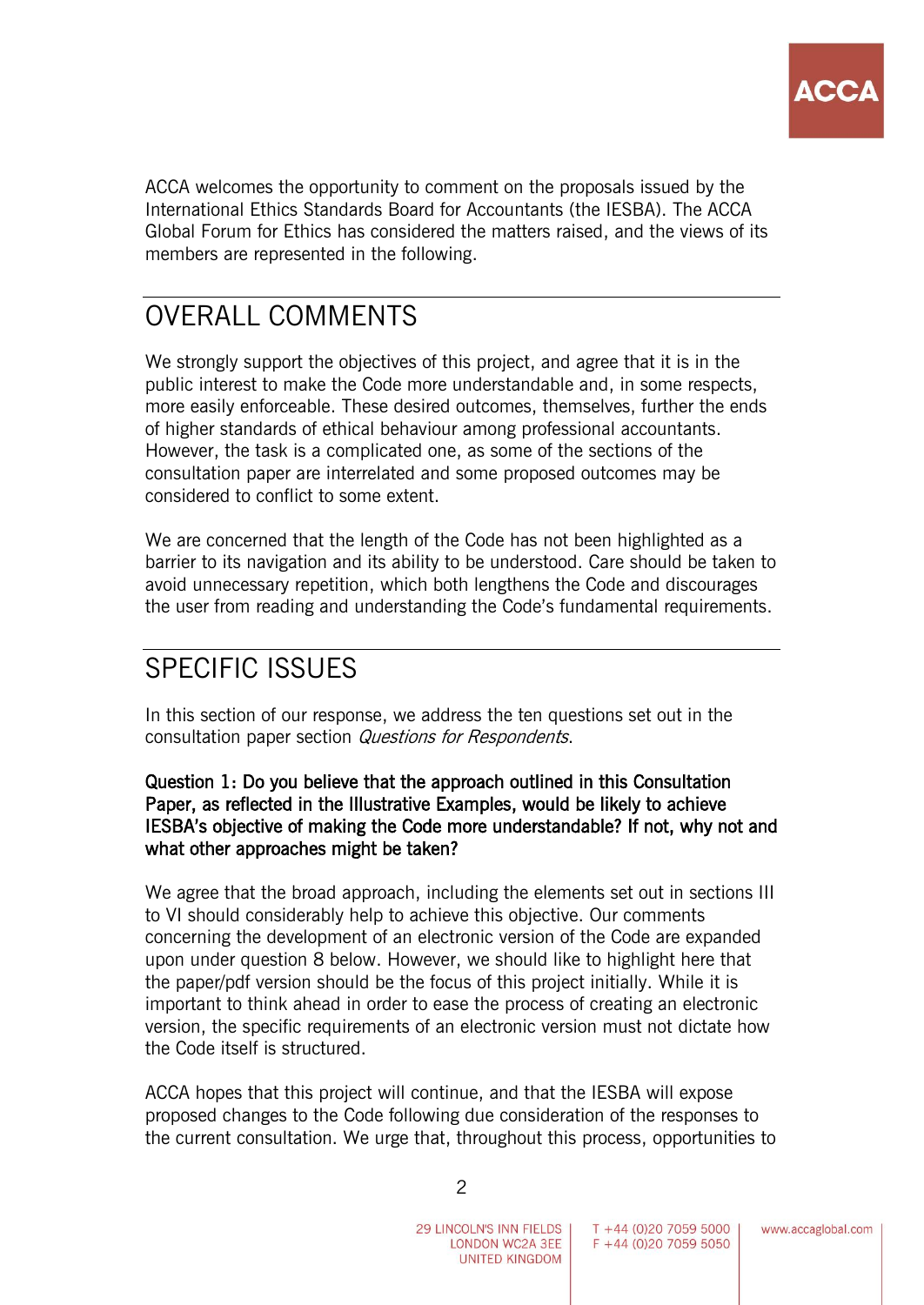reduce the length of the Code should be taken, including appropriate crossreferencing to the underlying conceptual framework. These measures will help to highlight the importance of the conceptual framework, and encourage users of the Code to carefully consider the framework and the ethical principles within it (which have always been described as 'fundamental'). The Code essentially comprises the fundamental principles and the conceptual framework. Most other sections of the Code serve to provide application guidance, explaining how to observe or protect the fundamental principles.

#### Distinguishing requirements from guidance

We particularly support the clear statement made in paragraph 12 of the consultation paper – upholding the significance of the conceptual framework approach, and how it serves to protect fundamental ethical principles, rather than requiring compliance with rules imposed upon the professional accountant. We can see advantages in adopting a structure that is similar to existing International Standards on Auditing. However, this should not be to the extent that the Code is perceived as moving towards a more prescriptive approach. There are, in fact, few absolute requirements within the Code beyond the requirement to observe and protect the fundamental principles.

We support the proposal that use of the present tense should usually be avoided, in order to minimise ambiguity. We also believe that avoiding the use of the word 'shall' within the application and other explanatory material will enhance clarity. It will also encourage the reader to consider more carefully the requirements, to which they will be referred where necessary.

In responding to this consultation, we have found the illustrative examples provided in appendix 1 very useful, as the explanation in section III of the paper was perceived to be unclear. It appears that the proposal is to separate the three components – Purpose, Requirements, and Application and other explanatory material – within each section, starting with the general application of the Code. We would support this proposal, although the illustrative examples would suggest that some sections could appear somewhat imbalanced (or even contrived) due to the manner in which the paragraphs have been allocated between the three components. Our review of the illustrative examples gives rise to the following observations:

 Every section illustrated includes a heading 'Terms Used in this Section', which includes a statement that references to a 'professional accountant in public practice' include his or her firm. This creates a great deal of repetition, increases the length of the Code, and is also incorrect in some cases. We suggest that paragraph 100.002 (or its equivalent) states that the meaning includes a practising firm where it is appropriate according

T +44 (0)20 7059 5000  $F + 44$  (0)20 7059 5050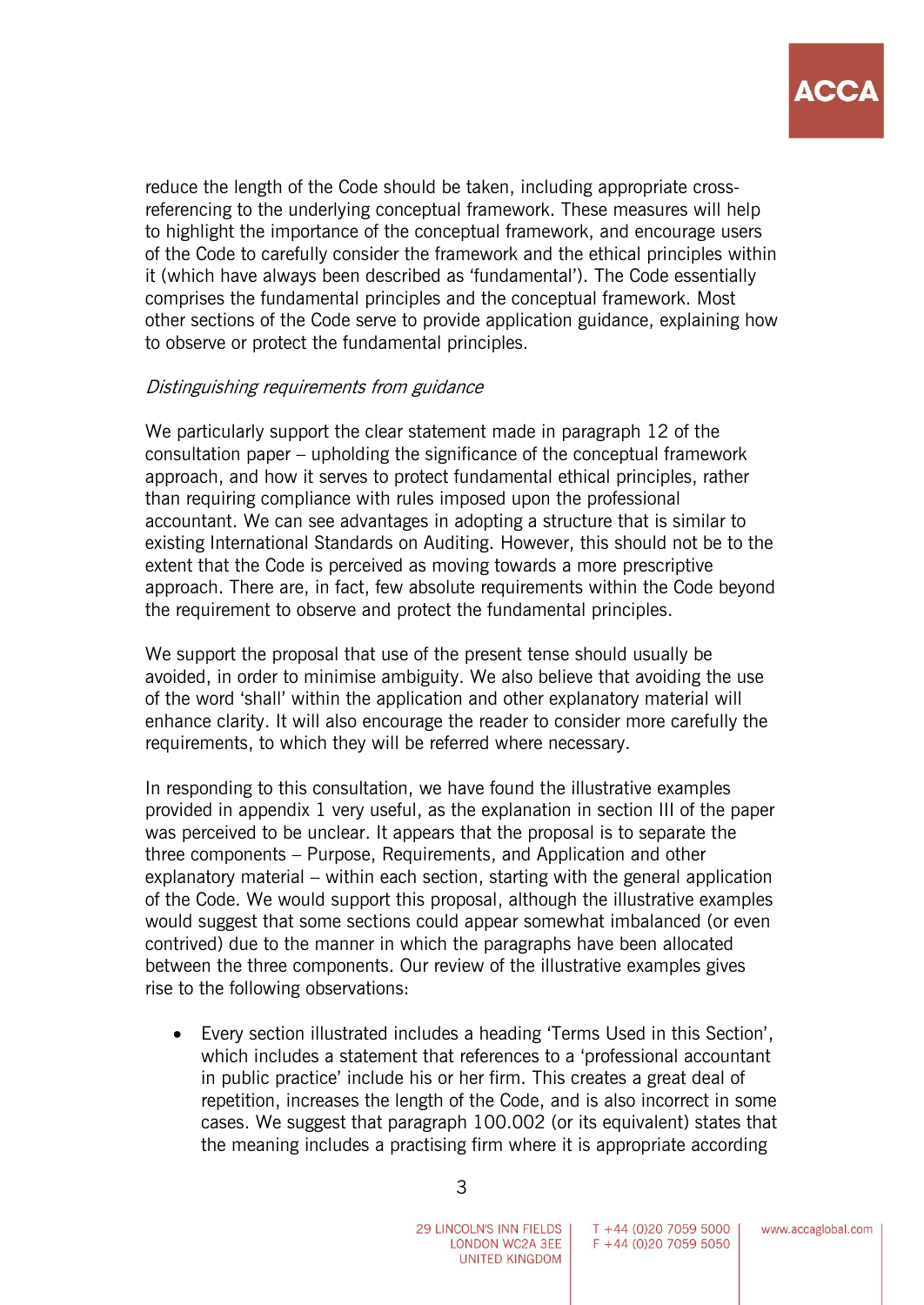to the context. It should also be unnecessary to state (in every section) whether 'professional accountant' means one in business, in practice, or both. This is clear from the Part of the Code in which the section is placed.

- We support the proposal to underline defined terms the first time they appear in each paragraph. However, we would suggest deleting the words 'colored blue and' in paragraph 000.000, as this might create a problem for member bodies reproducing the Code.
- A brief review of the table of concordance would suggest that a drafting of a restructured Code might include all existing paragraphs within the current Code, plus many more. It is difficult to determine the source of paragraphs 000.000 to 000.002. However, they appear rather repetitious. Any unnecessary increase in the length of the Code would be detrimental to its clarity.
- Section 100: Having reduced the amount of repetition in the preface to the Code, opportunities should then be sought to avoid unnecessary paragraphs in section 100. The other illustrative examples carry some paragraphs headed 'Purpose of this Section'. But section 100 includes the heading 'Purpose of the Code and this Section'. The purpose of the Code should be contained within the preface, leaving the vast majority of section 100 to be clear requirements.
- We understand that the illustrative examples have been provided with the objective of retaining all the current content of the Code, and are not final proposals for the wording of a restructured Code. However, it will not be possible to issue a future exposure draft along these same lines, as decisions will have to be taken soon with a view to reducing repetition within the Code and improving the flow of the Code's requirements. Therefore, it is worth commenting now that some of the paragraphs within the application material are superfluous. We also believe that the requirement to identify threats (100.007 (a)) should appear earlier in section 100.
- Section 120: It appears that the intention is to include paragraph 120.002 in each section. Given that it simply cross-refers to a fundamental requirement, which must already be understood by the professional accountant, this paragraph serves no purpose. We believe that the illustrative examples demonstrate that, in fact, it is unnecessary to include the heading of 'Purpose of this Section' in each section. In most (if not all) cases, a single introductory paragraph would be clearer, or else each section should start with 'Requirements'.
- Section 300: This section contains no paragraphs headed 'Requirements'. This is quite appropriate, and it demonstrates that, in some sections, only the heading of 'Application and Other Explanatory Material' is necessary.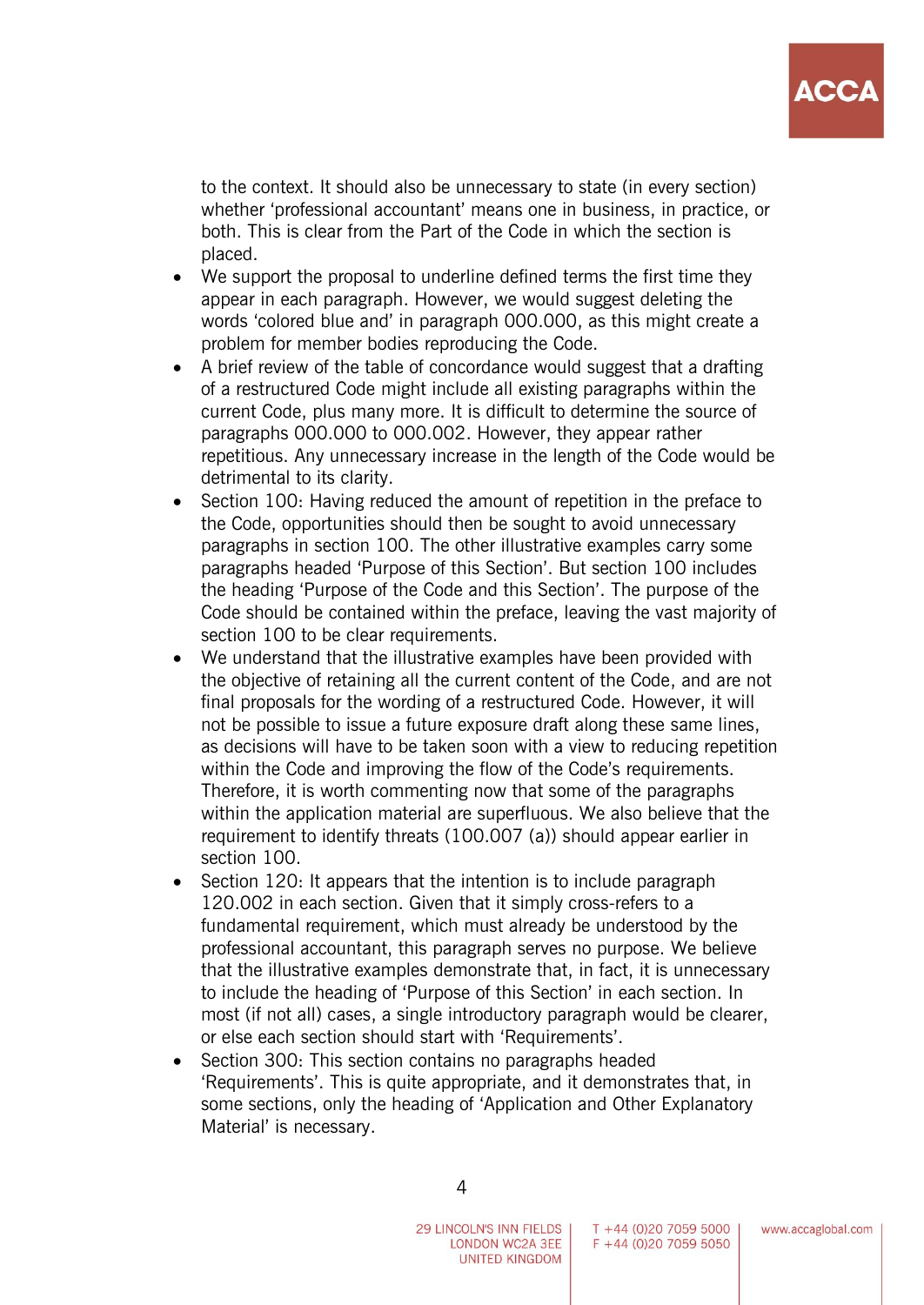- Section 310: Paragraph 310.004 restates a fundamental requirement. Although this may be considered necessary in this section, generally the use of appropriate cross-referencing may reduce the length of the Code. Moreover, cross-referencing serves to reinforce the fundamental requirements of earlier sections of the Code.
- Sections 400 and 420: It appears that the heading 'Terms Used in this Section' could be 'Terms Used in this Part IV', and appear in section 400 only, in order to avoid unnecessary repetition. We also believe that there is an opportunity to address, in section 400, the relationship between independence and objectivity.

### Reorganisation of the Code

We agree with the relevant factors enumerated in paragraph 19 of the consultation paper, although we believe that it is more important that the numbering system facilitates clear understanding of the structure of the Code and effective cross-referencing, rather than being unduly driven by the ease with which new paragraphs may be inserted. We comment further on this under question 3 below. We recognise also the importance of clear linkage to the conceptual framework, but would encourage greater use of cross-referencing in order to encourage the reader to revisit section 100 whenever necessary.

We agree with the proposal to move the current Part C of the Code forward, so that all the provisions relating to professional accountants in practice would be together. However, given the objective of grouping Parts of the Code in this way, we would question whether the final sentence in the suggested paragraph 000.008 remains appropriate.

#### Use of language

We generally support the proposed measures to enhance clarity, as set out within paragraph 23 of the consultation paper. The main issues to resolve are set out in paragraphs 24 and 25. We would not support a separate section of the Code in respect of review engagements – both because of the excessive length of the Code that would result, and because of the unnecessary complication that would arise when updating the Code. We suggest that Part IV would be more easily understood if the words 'audit' and 'review' were used only where necessary for reasons of accuracy. Therefore, instead of defining the terms 'audit team', 'audit engagement', 'audit client' and 'audit report', the defined terms would be 'team', 'engagement', 'client' and 'report'.

With regard to the understanding of 'professional accountant', we believe that the language is only sufficiently clear if there is explicit reference to the

29 LINCOLN'S INN FIELDS | LONDON WC2A 3EE **UNITED KINGDOM** 

T +44 (0)20 7059 5000  $F + 44$  (0)20 7059 5050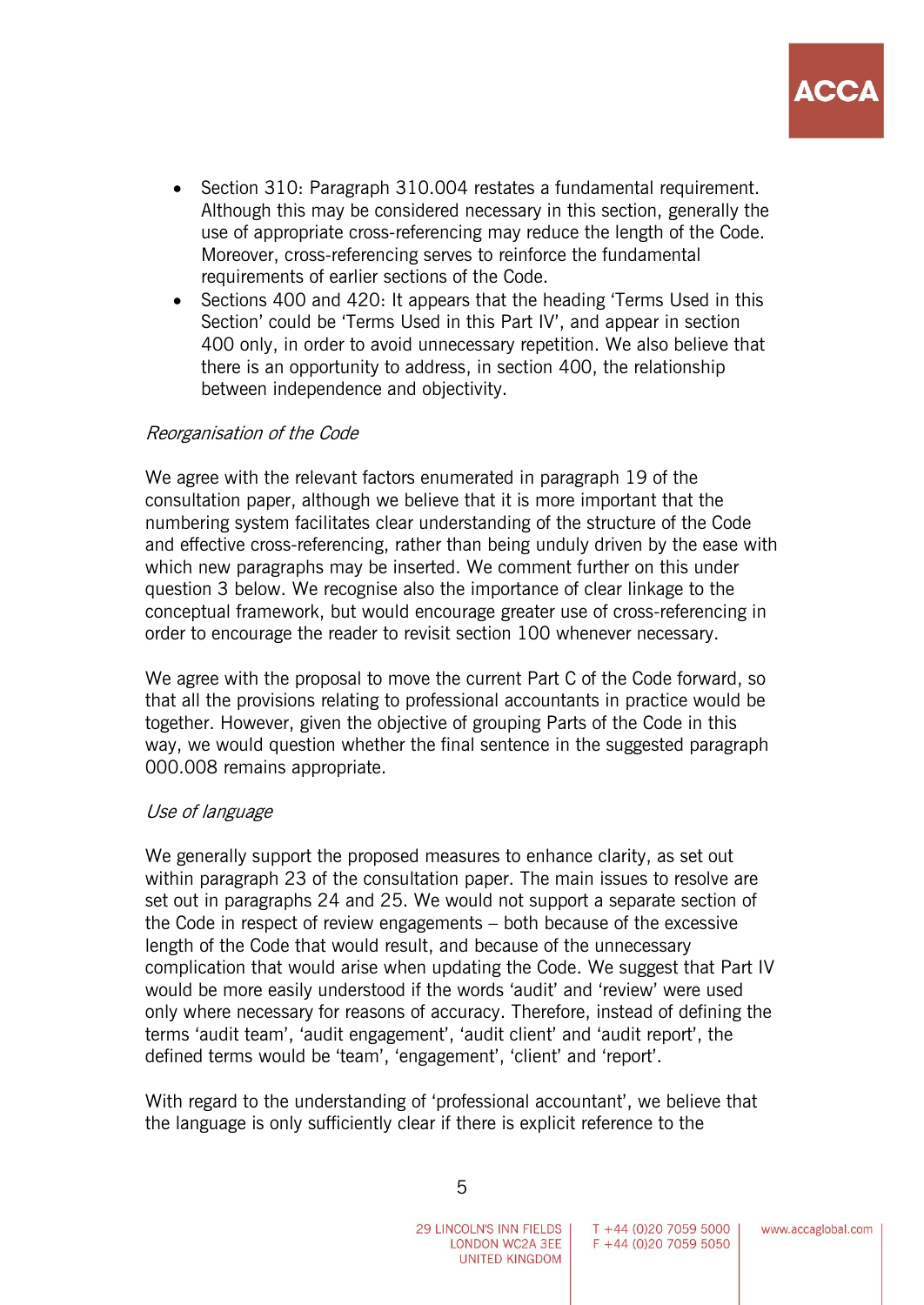

professional accountant's firm wherever appropriate. We do not believe that this will necessarily be cumbersome.

#### Other aspects of the approach

We comment specifically on the identification of responsible individuals under question 7 below, and on the numbering of paragraphs under question 3. We have concerns we wish to highlight in both areas.

#### Question 2: Do you believe that the approach outlined in this Consultation Paper, as reflected in the Illustrative Examples would be likely to make the Code more capable of being adopted into laws and regulations, effectively implemented and consistently applied? If not, why not and what other approaches might be taken?

Subject to comments already made above, we believe that the proposed simplification of the language, and the segregation of the sections relating to independence are positive steps towards making parts of the Code more easily adopted into laws and regulations. However, care must be taken to ensure that future changes to the Code are appropriate for such adoption.

#### Question 3: Do you have any comments on the suggestions as to the numbering and ordering of the content of the Code (including reversing the order of extant Part B and Part C), as set out in paragraph 20 of the Consultation Paper?

The proposed numbering system appears to be predicated on the need to be able to expand the Code easily. While we acknowledge the value of this, we do not anticipate that expansion of the Code should take place very often, and we believe that ease of navigation of the Code is more important. The proposed system does not facilitate clear cross-referencing, and so may result in a Code of excessive length.

The following proposed numbering system may be a preferred alternative. If each of the five Parts of the Code was assigned an Arabic number, rather than a Roman one, the numbering within each Part may logically follow. For example, paragraph 1 of section 1 of part 1 ('General Application of the Code') becomes 1.1.1.

6

29 LINCOLN'S INN FIELDS | LONDON WC2A 3EE **UNITED KINGDOM** 

T +44 (0)20 7059 5000  $F + 44$  (0)20 7059 5050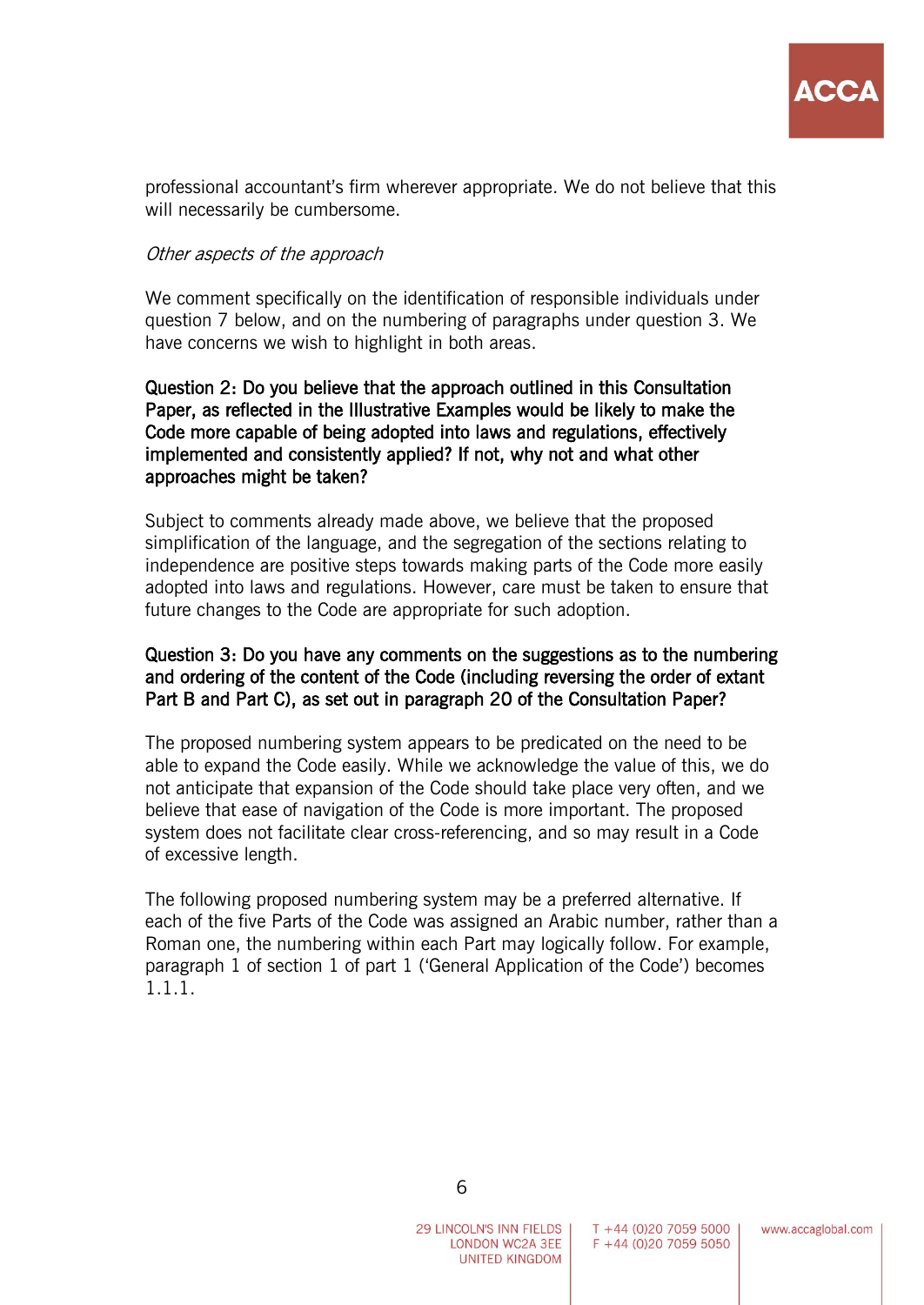

Question 4: Do you believe that issuing the provisions in the Code as separate standards or rebranding the Code, for example as International Standards on Ethics, would achieve benefits such as improving the visibility or enforceability of the Code?

We do not believe that the benefits of 'rebranding' the Code or issuing it as separate standards would outweigh the disadvantages of doing so. It is not clear how it might 'improve the transparency of changes made'. It might have the desired effect of highlighting the importance of the conceptual framework, although it might inadvertently obscure it. Given that there would be benefits anticipated from restructuring and reordering the Code – bringing all the requirements for professional accountants in public practice together – on balance, we would not be in favour of then splitting the Code up into several separate standards.

The only sections that are appropriate for separation from the Code are those relating to independence. These provisions relate to specific types of engagement, and compliance is important, as is enforceability. The remainder of the Code concerns ethical concepts, which often require the exercise of personal judgement. Therefore, the majority of the Code is designed to influence behaviours, and not to provide standards that are enforceable when a particular benchmark is not reached.

#### Question 5: Do you believe that the suggestions as to use of language, as reflected in the Illustrative Examples, are helpful? If not, why not?

We have commented on this under question 1 above.

Question 6: Do you consider it is necessary to clarify responsibility in the Code? If so, do you consider that the illustrative approach to responsibility is an appropriate means to enhance the usability and enforceability of the Code? If not, what other approach would you recommend?

We note the following in paragraph 28 of the consultation paper:

'In the view of IESBA, a global code should be sufficiently flexible to accommodate different circumstances that firms need to take into account when prescribing the specific responsibility of individuals within the firm for actions related to independence.'

We would agree with this. We also believe that a restructured Code should encourage individuals to focus on ethical considerations, even when (as in the case of independence) the position of their firm as a whole is being considered. We support the proposals set out in paragraphs 29 and 30 of the consultation

29 LINCOLN'S INN FIELDS | LONDON WC2A 3EE **UNITED KINGDOM** 

T +44 (0)20 7059 5000  $F + 44$  (0)20 7059 5050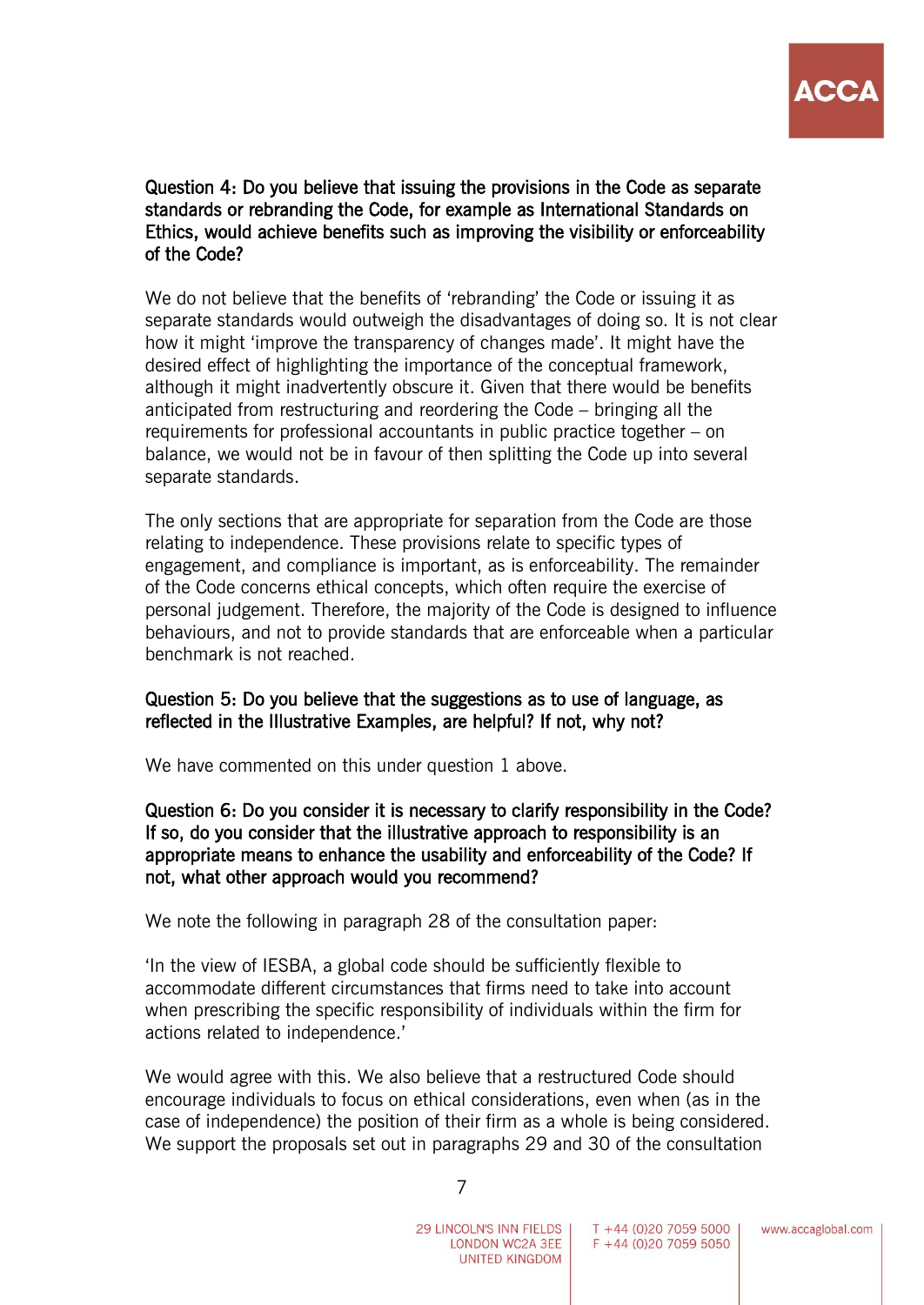paper. However, we would caution that clear policies and procedures that identify appropriate individuals within a firm who carry ethical responsibility could result in other individuals within the firm being complacent, and so refraining from taking ethical responsibility. Ethical responsibility must be accepted as a *collective* responsibility. If wording such as that illustrated in paragraph 30 is to be used, it should be accompanied by a clear statement that responsibility vested in others does not remove or lessen a professional accountant's personal responsibility.

We would support a requirement that firms identify appropriate procedures for communication and consultation in respect of matters involving ethics. Beyond such a requirement, explanatory material might suggest effective means of implementing the requirement, including guidance suitable for small and medium practices.

### Question 7: Do you find the examples of responsible individuals illustrated in paragraph 33 useful?

We believe that all professional accountants, throughout an organisation, are responsible for ethical compliance. Therefore, we would discourage provisions that identify responsible individuals, and we feel that the illustrative wording in paragraph 33 is unnecessary, and risks confusion in smaller firms. Guidance similar to that suggested in paragraph 33 might, nevertheless, be useful if limited to suggesting whom should be informed or consulted in respect of ethical issues arising.

## Question 8: Do you have any comments on the suggestions for an electronic version of the Code, including which aspects might be particularly helpful in practice?

An electronic version of the Code that facilitates easy navigation around the Code would be useful, although easy navigation should be achieved throughout the paper version of the Code first. An electronic version should not be allowed to compensate for shortcomings in the paper version. However, features such as windows or hover text to instantly provide definitions would enhance usability.

We believe that an effective restructuring of the Code, including improved clarity though the language used, would mean that any advantages of filtering and the use of hyperlinks, as suggested in paragraph 38, would be minimal. We also believe that having an electronic version of the Code as the official version would be inappropriate for a code of global relevance.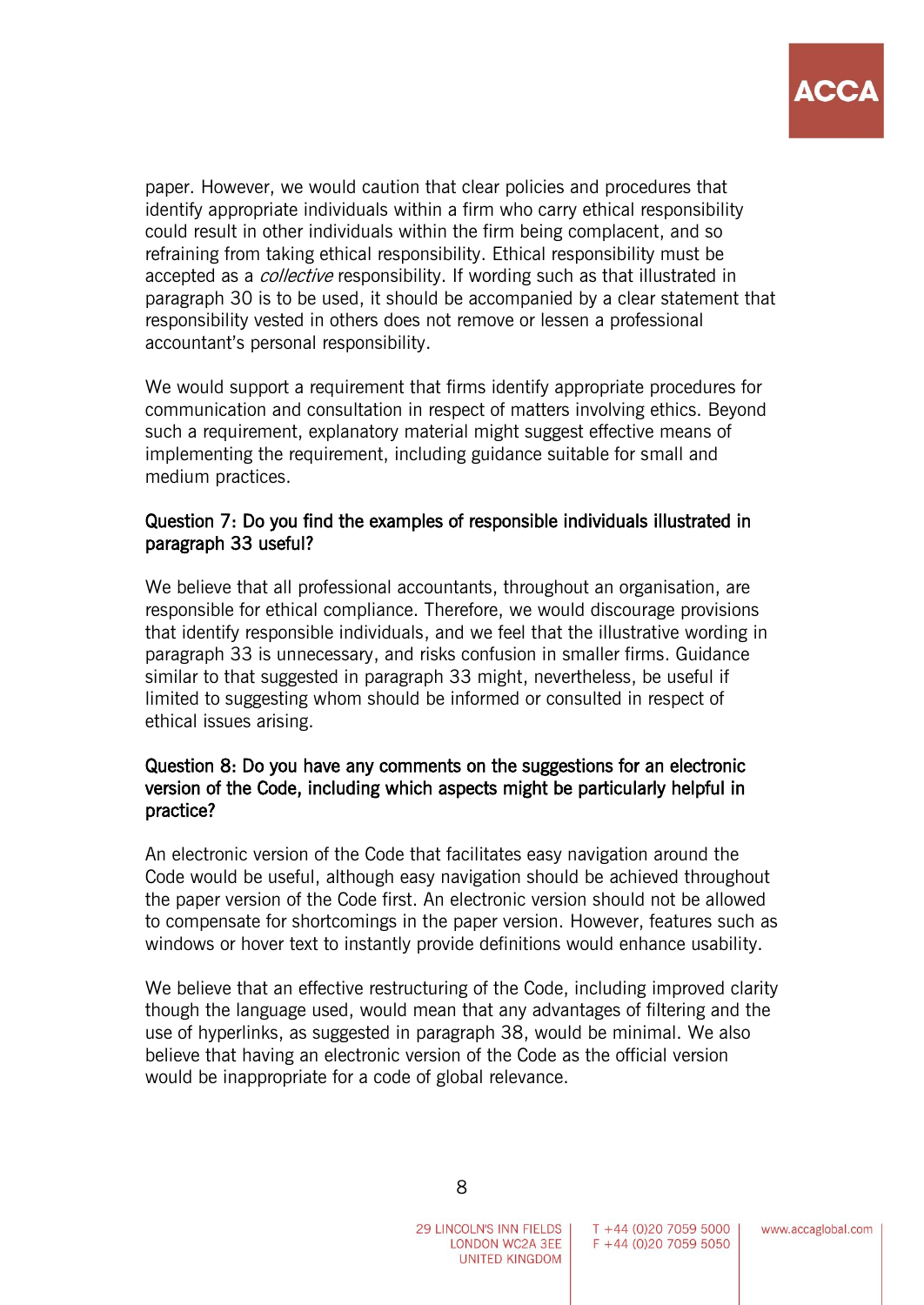

#### Question 9: Do you have any comments on the indicative timeline described in Section VIII of this Paper?

The suggestion in the consultation paper is that a restructured Code would become effective one year after it was finalised. Given that there is no intention to change the requirements of the Code, this period may be considered unnecessary. However, IFAC member bodies must be allowed time to appropriately adopt the restructured Code, and many firms will be required to update internal documentation. Therefore, the indicative timeline would appear reasonable, subject to the impact of other IESBA projects. Nevertheless, ACCA is of the opinion that this is a significant project, and it is important to arrive at the right structure for the Code, rather than be unduly constrained by the timeline.

### Question 10: Do you have any other comments on the matters set out in the Consultation Paper?

We have no further comments, except for those set out under 'general comments' below.

# GENERAL COMMENTS

ACCA has developed this response following an internal due process involving preparers and users, those in developing nations, and those who will use the Code in translation. This input, such as from our Global Forum for Ethics, has informed the whole of this response. However, we would make the following further observations.

# SMPs / SMEs

This consultation is of particular importance to small and medium practices (SMPs) and small and medium enterprises (SMEs). Therefore, we are pleased to see the acknowledgement in the consultation paper (paragraph 4) that lack of resources is perhaps the biggest obstacle for SMPs to understanding the Code and using it effectively. The same may be true in respect of a professional accountant employed by an SME.

# **Translations**

Ease of translation is a desired outcome of this project, referred to only briefly in the background to the consultation (section II) and in section VIII, which states that ease of translation will be considered at the drafting stage. Although one might assume that section V of the consultation paper (on the use of language

9

29 LINCOLN'S INN FIELDS | LONDON WC2A 3EE **UNITED KINGDOM** 

T +44 (0)20 7059 5000  $F + 44$  (0)20 7059 5050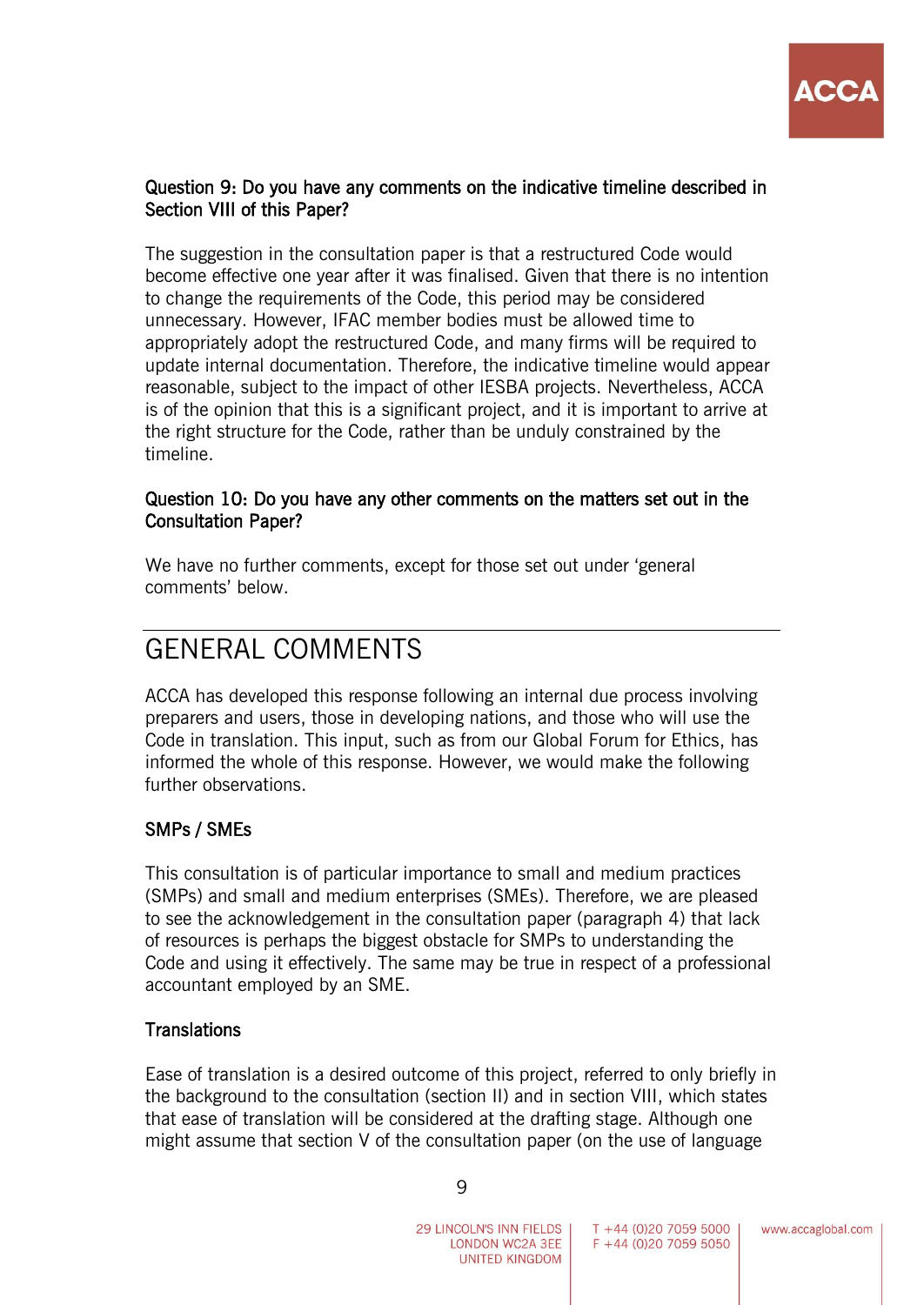

throughout) would have some focus on ease of translation, this is not clearly stated. We suggest that such considerations should be seen to have greater importance to a global standard-setter.

29 LINCOLN'S INN FIELDS | LONDON WC2A 3EE **UNITED KINGDOM** 

T +44 (0)20 7059 5000 F +44 (0)20 7059 5050